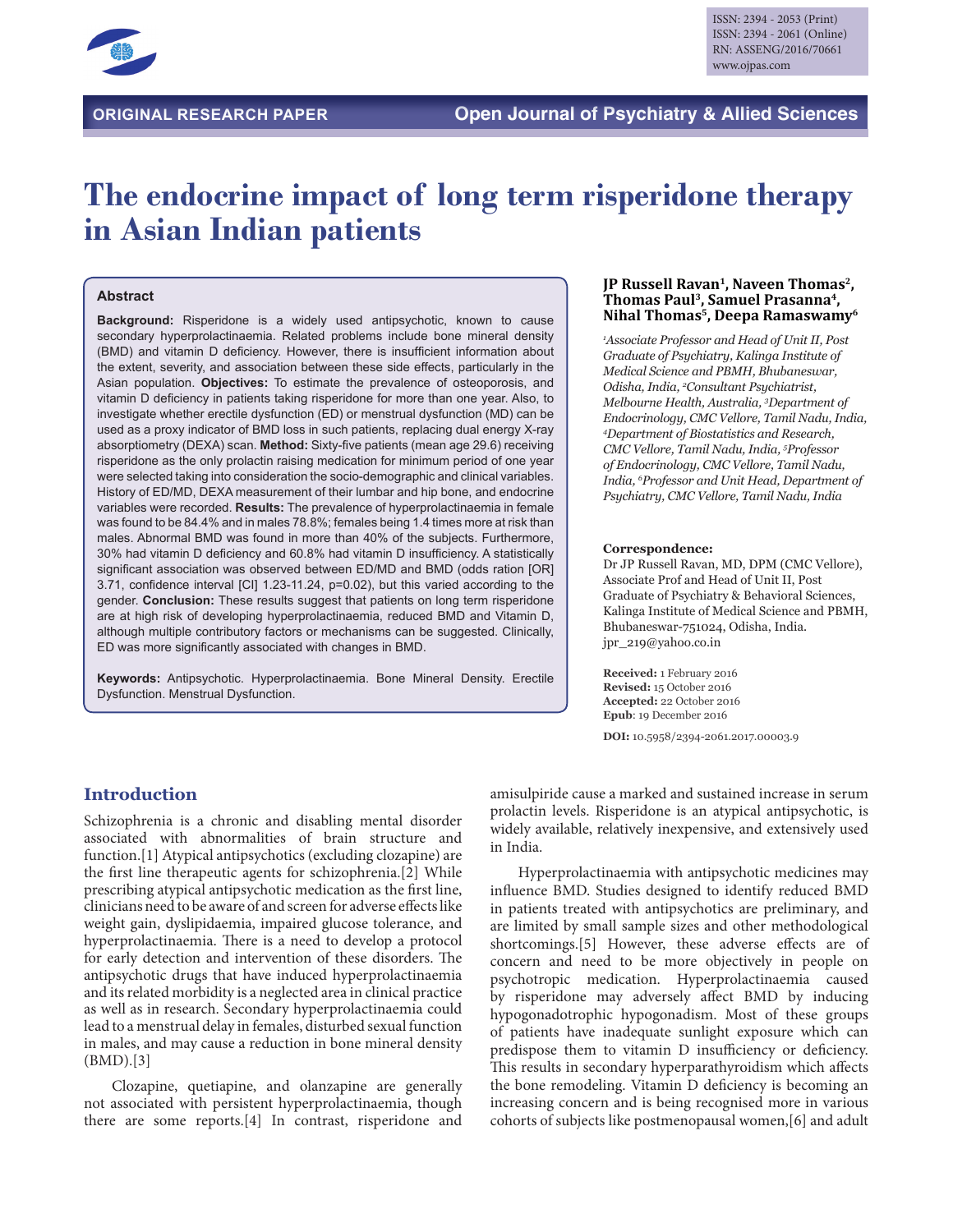men and women on antiretroviral treatment.[7] However, there are paucity of studies in patients with mental illness with relation to the bone disease.

The current study was undertaken with an objective to assess the prevalence of hyperprolactinaemia, decreased BMD, and hypovitaminosis D in a homogenous group of patients on long term risperidone treatment and to study the correlation between vitamin D insufficiency, hyperprolactinaemia, and BMD in ambulatory, stable chronic mentally ill patients exclusively on risperidone as the only hyperprolactinaemia inducing psychotropic agent.

# **Methods and methodology**

## **Inclusion and exclusion criteria**

The study population was drawn from all patients with mental illness attending the outpatient review services in the Department of Psychiatry, Bagayam, Christian Medical College, Vellore. Following Institutional Review Board (IRB) approval (IRB clearance number and date: 6366/11.09.2007), the Principal Investigator (PI) hand screened all charts issued for outpatient review. A note was put into any likely candidate's chart, requesting the concerned doctor to send the patient to the PI for detailed screening after his/her routine review. Screening was stopped after sample size was achieved. The participants were included in the study after informed consent was administered. The study population included all subjects within the age group of 18 to 45 years on a stable dose of risperidone for at least a period of one year. Other comorbid conditions which lead to hyperprolactaemia or BMD changes like the alcohol dependence syndrome or anorexia nervosa, non-ambulatory myopathic disorders, pregnancy, other medications which cause hyperprolactinaemia like sodium valproate, carbamazepine, tricyclic antidepressants, specific serotonin reuptake inhibitors (SSRIs), and oral contraceptive pills were screened for and excluded from entry into the study. Patients who were on calcium, vitamin D, and other medications which affect bone metabolism were also excluded.

# **Evaluation**

Following entry into the study, the clinical and demographic profile was reassessed, including the duration of untreated psychosis, past history of exposure to antipsychotic medication, duration of treatment with risperidone, and other coadministered psychotrophic drugs, history of bone pains, fractures, and proximal muscle weakness. From the patient case records, details regarding the Axis-I diagnosis and other comorbid conditions were obtained.

Fasting blood samples were collected for the assessment of serum calcium (8 to 10 mg/dl), phosphate  $(2.5 \text{ to } 4.5 \text{ mg/dl})$ , alkaline phosphatase  $(20 \text{ to } 140 \text{ IU/L})$ , albumin (3.5 to 5  $g/dL$ ), creatinine (0.5 to 1.4 mg/dL) and were measured on the HITACHI 911 model auto analyser (Boehringer Mannheim). 25-hydroxy vitamin D was measured using electrochemiluminiscence (Roche Diagnostic, Indianapolis, US). (Coefficient of variation of 6.6 to 9.9% at low and high levels). Vitamin D levels more than 30 ng/ml was considered sufficient.[8] Levels between

10-30 ng/ml were considered insufficient and levels <10 ng/ml were considered vitamin D deficient. Serum prolactin was assessed using chemiluminescent assay in Immulite 2000. Hyperprolactinaemia was defined as the level of serum prolactin of >24.20 ng/ml for females and >18.77 ng/ml for males. This assay had an analytical sensitivity of 0.16%.

BMD was assessed by using the Hologic Machine (QDR 4500; Hologic, Inc., Waltham, MA, USA) at the lumbar spine and the femoral neck. The reference population was normal for Caucasians (manufacturer's database). Precision was two per cent at both the measured sites (spine and neck of femur). The normal range was defined as a T score of -1 or higher, and osteopenia as T score between -1 and -2.5, and osteoporosis as a T score of -2.5 or lower.

## **Sample size calculation**

Sample size of 64 was required to find a prevalence of change in bone mineral density of 20%[9] with a precision of ten per cent and with a 95% confidence interval (CI).

## **Statistics**

All numerical variables were described using mean with standard deviation (SD), and categorical variables were summarised using frequencies and percentages. Continuous variables were compared between the study groups using independent two sample t test if they were normally distributed and nonparametric tests were used if their distribution were not normal (e.g. prolactin). Chi square or Fisher exact test was used for comparison when variables were categorical. Logistic regression analyses were done to assess the independent effect of multiple variables on BMD and osteoporosis. Odds ratios (OR) with 95% CI were obtained and p-values of less than 0.05 were considered statistically significant. Statistical analysis was done using the SPSS 11 software package.

# **Results**

Sixty five patients with a mean (SD) age of 29.4 (6.5) years fulfilling the inclusion criteria were included in the study after obtaining informed consent. An ICD-10 diagnostic criterion for schizophrenia was met by 38 (58.5%). The remainders were diagnosed to have either psychotic bipolar disorder (35.4%) or acute psychosis (3.1%) or schizoaffective disorder (3.1%).

Eighteen (27.7%) of the patients were only on risperidone whereas the others were on combination therapy- risperidone with lithium: 11 (16.9%), risperidone plus trihexyphenidyl: 27 (41.5%), risperidone plus lithium with trihexyphenidyl: five (7.7%), and risperidone with benzodiazepine: four (6.1%).

The consecutive sample consisted of 32 women (49.2%) with mean (SD) age of 28.8 (6.59) years and 33 men (50.8%) with a mean age of 30.06 (6.53) years. There was no significant difference between the male and female groups in terms of occupation, comorbid Axis-I diagnosis, or past history of exposure to other antipsychotic agents (Table 1). There was no significant difference in terms of age of onset of psychotic illness, duration of untreated psychosis, average dose, and mean duration of treatment with risperidone.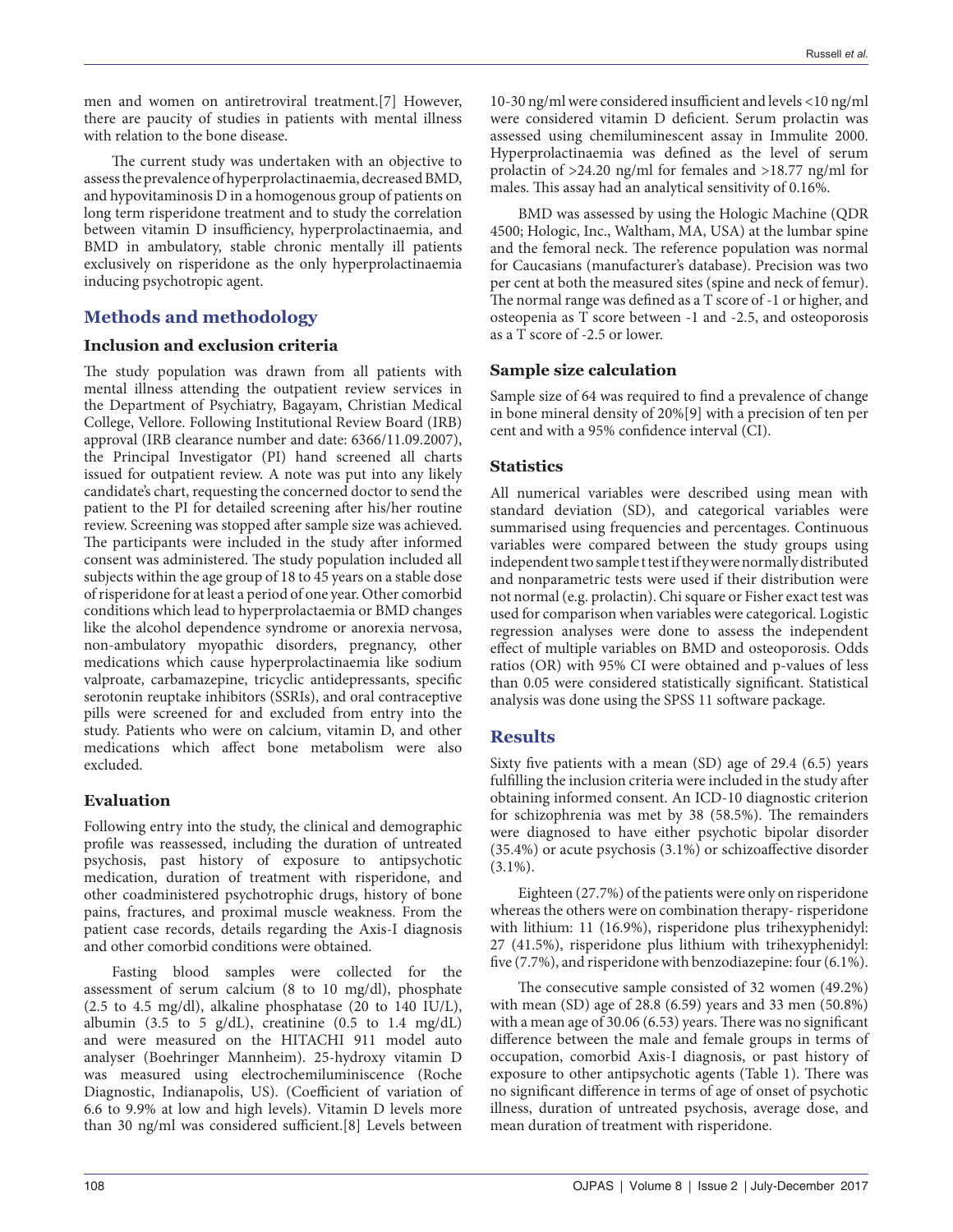#### **Table 1:** Baseline variables

| <b>Baseline variables</b>                           | N(% )       | <b>Normal BMD</b> | Osteoporosis/osteopenia | p-value |
|-----------------------------------------------------|-------------|-------------------|-------------------------|---------|
|                                                     |             | $(N=39)$          | $(N=26)$                |         |
| Gender                                              |             |                   |                         |         |
| Male                                                | 32(49.2)    | 20(51.3)          | 12(46.2)                | 0.801   |
| Female                                              | 33(50.8)    | 19 (48.7)         | 14 (53.8)               |         |
| Diagnosis of the patient                            |             |                   |                         |         |
| Schizophrenia                                       | 38 (58.5)   | 24(61.5)          | 14 (53.8)               | 0.612   |
| Bipolar affective disorder/Schizoaffective disorder | 27(41.6)    | 15(38.5)          | 12(46.2)                |         |
| Comorbid Axis-I diagnosis                           |             |                   |                         |         |
| No                                                  | 55 (84)     | 33(84.6)          | 22(84.6)                | 0.631   |
| Yes                                                 | 10(15.4)    | 6(15.4)           | 4(15.4)                 |         |
| Occupation                                          |             |                   |                         |         |
| Unemployed                                          | 11(16.9)    | 7(17.9)           | 4(15.4)                 | 0.99    |
| Employed                                            | 54 (83.1)   | 54 (83.1)         | 22(84.6)                |         |
| Medication                                          |             |                   |                         |         |
| Risperidone                                         | 18(27.7)    | 13(33.3)          | 5(19.2)                 | 0.266   |
| Other                                               | 47 (72.3)   | 26 (66.7)         | 21(88.8)                |         |
| Biochemical parameters (Mean±SD) <sup>+</sup>       |             |                   |                         |         |
| Prolactin level                                     | 46.73±32.51 | 43.67±31.13       | 49.74±33.90             | 0.460   |
| Serum calcium                                       | 8.57±0.315  | $8.64 \pm 0.32$   | $8.51 \pm 0.31$         | 0.119   |
| Vitamin D                                           | 15.18±8.19  | 16.83±9.23        | 13.54±7.15              | 0.133   |
| Serum alkaline phosphatase                          | 83.06±50.25 | 81.43±21.08       | 84.69±29.17             | 0.603   |
| Serum phosphorous                                   | 3.66±0.52   | 3.86±0.55         | 3.46±0.48               | 0.004   |

† Mann‑Whitney U test was used for the comparison, N=Number, BMD=Bone mineral density, SD=Standard deviation

The hyperprolactinaemia was seen in 27 females (84.4%) and 26 males (78.8%). The odds ratio estimation showed that females were 40% at more relative risk of hyperprolactinaemia as compared to males.

Of the 65 subjects included in the study, two females and one male (4.6%) did not have a Vitamin D level assessment. Of the rest, 60  $(92.3\%)$  had vitamin D deficiency  $(n=20,$ 30.8%) or vitamin D insufficiency (n=40, 61.5%). There was no difference between gender groups in relation to Vitamin D deficiency and sufficiency.

#### **BMD measure in lumbar spine and neck of femur**

Twenty nine (44.7%) subjects had BMD abnormalities in the lumbar spine. Nine (13.8%) had osteoporosis, and 20 (30.9%) had osteopenia. Of the nine with osteoporosis, seven were men and two were women.

Forty per cent (n=26) of subjects had BMD abnormalities in neck of femur. Two subjects (3.09%) had osteoporosis and 24 (36.91%) had osteopenia. Both subjects with osteoporosis were male. Overall, 14 (42.5%) of the men and 12 (37.5%) of the women had reduced BMD values at neck of femur.

When looked at the differences between the normal BMD group and the osteopenic/osteoporotic group either in lumbar spine or at neck of femur, in terms of gender, occupation, Axis-I diagnosis, exposure of other antipsychotic medication in the past, and other comorbid conditions, no statistical difference was seen.

# **Prevalence of gonadal dysfunction (Table 2)**

Of the 65 subjects, 21 (32.8%) had either amenorrhoea or erectile dysfunction (ED). Eight of 33 females (24.2%) reported amenorrhoea and 14 of 32 males (43.8%) had ED.

On comparing report of either ED or amenorrhoea with BMD changes at lumbar spine, a statistically significant difference was seen. The OR was 3.71 with CI of 1.23-11.24.

In Table 2, a sub group analysis across gender groups in relation to BMD changes at spine was carried out. Lowered BMD did not correlate with amenorrhoea in women (p=0.399) and OR 2.0 (CI: 0.39-10.16).

Among men, ED is significantly related to BMD changes at lumbar spine (p=0.026) and OR 5.71 (1.16-28.07).

As shown in Table 3, of the 65 subjects, 90.8% had abnormal serum vitamin D levels. In accordance with the Holick's criteria, 20 (30%) had Vitamin D deficiency, 40 (60.8%) had vitamin D insufficiency, and 3 (4.1%) had vitamin D sufficiency. For analysis, they were divided into deficient and not deficient groups.

In males the prevalence of vitamin D deficiency was 13 (41.9%) and in females it was seven (22.6%). No statistical difference was seen when vitamin D deficient group and vitamin D non deficient group were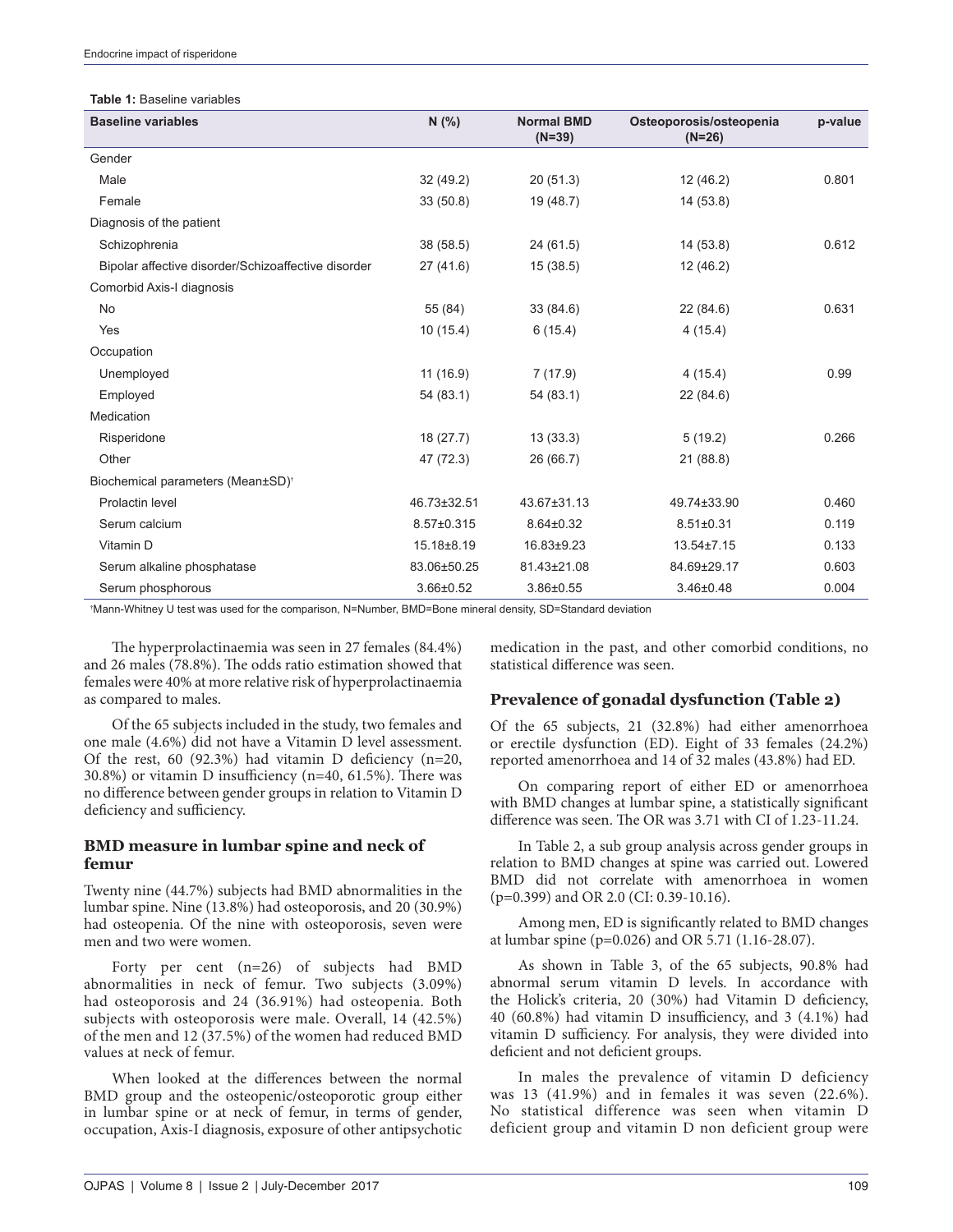| <b>Table 2.</b> Ockudi uybiunchon compared in bournomial and abnomial DiviD at iumbar spine |           |                         |                           |         |                                |  |  |
|---------------------------------------------------------------------------------------------|-----------|-------------------------|---------------------------|---------|--------------------------------|--|--|
| <b>Variable</b>                                                                             | N(% )     | <b>Normal BMD spine</b> | <b>Abnormal BMD spine</b> | p-value | OR (95% CI)                    |  |  |
| ED/amenorrhoea*                                                                             |           |                         |                           |         |                                |  |  |
| Yes                                                                                         | 21(32.8)  | 7(33.3)                 | 14 (66.6)                 | 0.016   | 3.71 (1.23-11.24)<br>Reference |  |  |
| No                                                                                          | 43 (67.2) | 28(65.1)                | 15 (34.9)                 |         |                                |  |  |
| Amenorrhoea in female*                                                                      |           |                         |                           |         |                                |  |  |
| Yes                                                                                         | 8(25.0)   | 4(50.0)                 | 4(50.0)                   | 0.399   | $2.0(0.39-10.16)$<br>Reference |  |  |
| No                                                                                          | 24(75.0)  | 16 (66.7)               | 8(33.3)                   |         |                                |  |  |
| ED in male                                                                                  |           |                         |                           |         |                                |  |  |
| Yes                                                                                         | 13(40.6)  | 3(23.1)                 | 10(6.9)                   | 0.026   | 5.71 (1.16-28.07)<br>Reference |  |  |
| No                                                                                          | 19 (60.4) | 12(63.2)                | 7(36.8)                   |         |                                |  |  |
|                                                                                             |           |                         |                           |         |                                |  |  |

**Table 2:** Sexual dysfunction compared in both normal and abnormal BMD at lumbar spine

\*One of the subject data was missing; BMD=bone mineral density, N=number, OR=odds ratio, CI=confidence interval, ED=erectile dysfunction

| and antipoyonous modiodus in |            |                      |                            |         |                                  |  |  |  |
|------------------------------|------------|----------------------|----------------------------|---------|----------------------------------|--|--|--|
| <b>Variables</b>             | N(% )      | Normal/insufficiency | <b>Vitamin D deficient</b> | p-value | OR (95% CI)                      |  |  |  |
| Gender                       |            |                      |                            |         |                                  |  |  |  |
| Male                         | 31(50)     | 18 (58.1)            | 13 (41.9)                  | 0.103   | 2.47 (0.821-7.46)<br>Reference   |  |  |  |
| Female                       | 31(50)     | 24 (77.4)            | 7(22.6)                    |         |                                  |  |  |  |
| BMI*                         |            |                      |                            |         |                                  |  |  |  |
| Normal                       | 27 (53.4)  | 19 (70.4)            | 8(29.6)                    | 0.829   | $1.13(0.37-3.46)$<br>Reference   |  |  |  |
| Obesity                      | 31(46.6)   | 21(67.7)             | 10(32.3)                   |         |                                  |  |  |  |
| ED/amenorrhoea               |            |                      |                            |         |                                  |  |  |  |
| No                           | 40 (64.5)  | 29 (72.5)            | 11(27.5)                   | 0.280   | $0.55(0.18-1.64)$<br>Reference   |  |  |  |
| Yes                          | 22(35.5)   | 13(59.1)             | 9(40.9)                    |         |                                  |  |  |  |
| Dose of risperidone (mg)     |            |                      |                            |         |                                  |  |  |  |
| $2 - 4$                      | 33 (53.23) | 26 (78.8)            | 7(21.2)                    | 0.047   | 3.01 (0.99-9.157)<br>Reference   |  |  |  |
| $4.5 - 10$                   | 29 (46.77) | 16(55.2)             | 13(44.8)                   |         |                                  |  |  |  |
| BMD in spine*                |            |                      |                            |         |                                  |  |  |  |
| Normal                       | 33         | 23 (69.7)            | 10(30.3)                   | 0.786   | $0.783(2.68-2.28)$<br>Reference  |  |  |  |
| Abnormal                     | 28         | 18 (64.3)            | 10(35.7)                   |         |                                  |  |  |  |
| <b>BMD</b> in neck           |            |                      |                            |         |                                  |  |  |  |
| Normal                       | 26 (41.94) | 17(65.4)             | 9(34.6)                    | 0.736   | $0.83(0.28 - 2.43)$<br>Reference |  |  |  |
| Abnormal                     | 36 (58.06) | 25(69.4)             | 11(30.6)                   |         |                                  |  |  |  |

\*Four subjects' vitamin D serum value was not in the laboratory follow‑up report; N=number, CI=confidence interval, BMI=body mass index, BMD=bone mineral density

compared on the basis of gender, body mass index (BMI), ED/amenorrhoea, and abnormal BMD changes in spine and femur neck.

## **Discussion**

#### **Antipsychotic induced hyperprolactinaemia**

However, the group on higher dose of risperidone (>4 mg per day) showed higher risk of developing vitamin D deficiency with a p-value of 0.047, OR 3.01 (CI 0.99-9.157) as compared to the group of patients with average dose of risperidone less than 4 mg per day.

In our study, 84% of women and 78.8% of men, have hyperprolactinaemia. In a study approximately 60% of women and 40% of men treated with a prolactin-raising antipsychotic had a prolactin level above the upper limit of the normal range.[5] Our finding of hyperprolactinaemia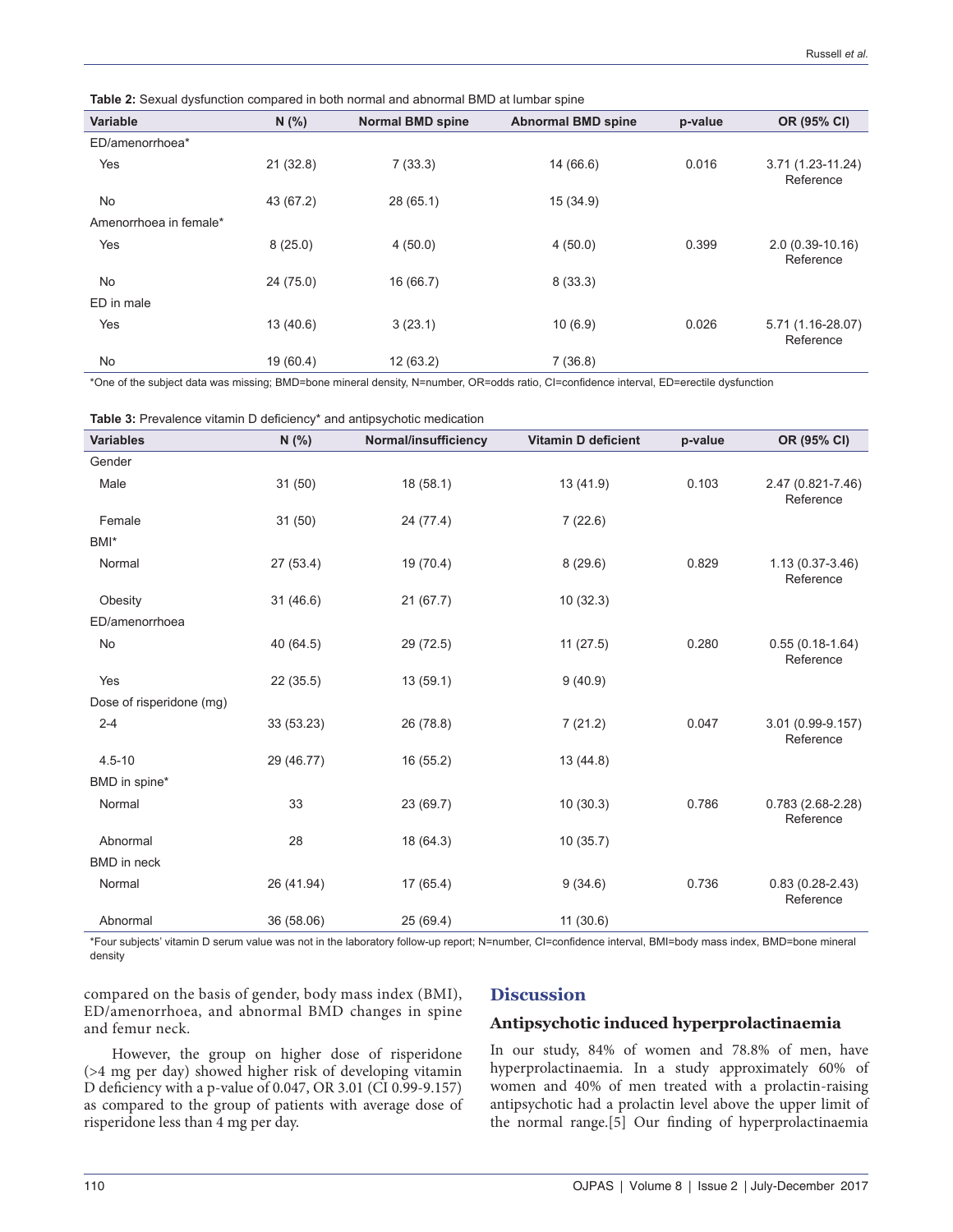in female is comparable to the findings of the other studies. However, in males the prevalence of hyperprolactinaemia is almost double than that of what has been cited in available literature. Such a high prevalence of hyperprolactinaemia in Indian male psychiatric population needs further study in greater detail.

In our study 81% subjects had hyperprolactinaemia. Eighty one per cent of hyperprolactinaemia is higher when compared to the 62% of hyperprolactinaemia detected in western patients,[10] who found out that patients on risperidone had the highest level of serum prolactin, when compared to those on typical antipsychotic medication.

Hyperprolactinaemia is an adverse effect of antipsychotic medication that has been underinvestigated by clinicians and researchers. Risperidone, in comparison to other atypicals commonly used, is more likely to cause hyperprolactinaemia. This effect needs to be taken seriously and investigated further.

No published data is available so far for the Indian population.

#### **Antipsychotic induced menstrual irregularities and hyperprolactinaemia**

Sixty per cent of women subjects, with a mean age of 30 years, had menstrual related abnormalities. Twenty four per cent had amenorrhoea and 38% had delayed menstruation. All women who developed amenorrhoea had hyperprolactinaemia.

Existing data suggests that irregular cycles and galactorrhoea are common, but that clinicians underestimate the prevalence. For example, well conducted studies of women treated with conventional antipsychotics have reported prevalence rates of approximately 45% for oligomenorrhoea/ amenorrhoea and 19% for galactorrhoea.

An illness-related under-function of the hypothalamicpituitary-gonadal axis in female patients with schizophrenia may also contribute to menstrual irregularities. Also, there is evidence in literature to show that baseline menstrual problems get worsened and that galactorrhoea or gynaecomastia manifest only after exposure to antipsychotic medication.[11] However we did not elicit information regarding galactorrhoea. This must be done in future studies.

Biller *et al*.[12] showed that the duration of amenorrhoea was positively associated with severity of BMD loss. They showed that 42% of hyperprolactinaemic women who remained amenorrhic for a period of 1.7 (SD 0.2) years exhibited BMD loss more than two standard deviations below the control mean. Hyperprolactinaemic hypogonadal women with secondary amenorrhoea resulting from low oestrogen production were found to have significantly lower BMD than hyperprolactinaemic women who maintained sufficient oestrogen levels to retain menses.

This suggests that women on risperidone, who develop amenorrhoea, are at high risk for lowered BMD and possibly for fractures. The present study has not assessed the duration of amenorrhoea and its relationship with changes in BMD.

## **Sexual dysfunction and antipsychotic medication**

 Forty four per cent of males with mean (SD) age of 28.84 (6.59) years reported ED. In a study by Ghadirian *et al*.,[13] among outpatients with schizophrenia, 54% of men and 30% of women reported sexual dysfunction. Under reporting of sexual dysfunction in our study is possible. Reasons include lack of extensive questionnaire, culture specific factors, and stigma related issues. Studies show that psychiatric patients rated drug-induced sexual dysfunction as more 'bothersome' than most psychiatric symptoms of their illness.[14]

Knegtering *et al*.[15] reported a study to comparing sexual side effects of prolactin rising antipsychotic medication with those on non prolactin rising ones. Results showed that prolactin raising antipsychotic induced sexual side effects were significantly more as compared to prolactin sparing antipsychotic medication.

The presence of ED was significantly associated with impairment in BMD. The report of ED in psychiatric clinic should alert the clinician to evaluate BMD.

# **Antipsychotic medication and BMD changes**

Our data showed that 40% of patients on risperidone had low BMF (osteopenia or osteoporosis). Out of ten people who have osteoporosis, 80% were males and 20% were females. The remaining 23 had osteopenia. This is a high prevalence, given the mean age (29.4 years, SD 6.5) and the fact that these are ambulatory patients, with the majority having some form of productive occupation (76.7%).

The prevalence found by our study is similar to the finding of the other studies, like in non-Indian populations by Meaney *et al*.[10] The inpatients who were on prolactin rising antipsychotic medication for a average period of ten years measures to have reduced BMD as 7 (57%) of the male and 8 (32%) of the female patients.

In a study on psychiatric inpatients, significant numbers of patients had a remarkable decrease in BMD when compared with age- and sex-matched normal data.[16] Wyszogrodzka-Kucharska and Rabe-Jabłońska [16] demonstrated that patients with schizophrenia suffered from a lower mean BMD in comparison to the control group. However, both these studies were conducted on inpatients on a psychiatric ward. There is no data on Indian ambulatory patients in remission and also on regular dose of risperidone as only antipsychotic medication.

It is possible that normative data derived from Caucasian populations is inapplicable in our population, leading to an overestimate of low BMD in our study population. Unfortunately, there are no established norms for BMD in healthy Indians.

#### **Hyperprolactinaemia and BMD changes**

88.5% of our subjects who had decreased BMD at either neck of femur or lumbar spine, or both, had hyperprolactinaemia.

Abraham *et al*.[17] reported an inverse relationship between prolactin level and bone mass in patients receiving